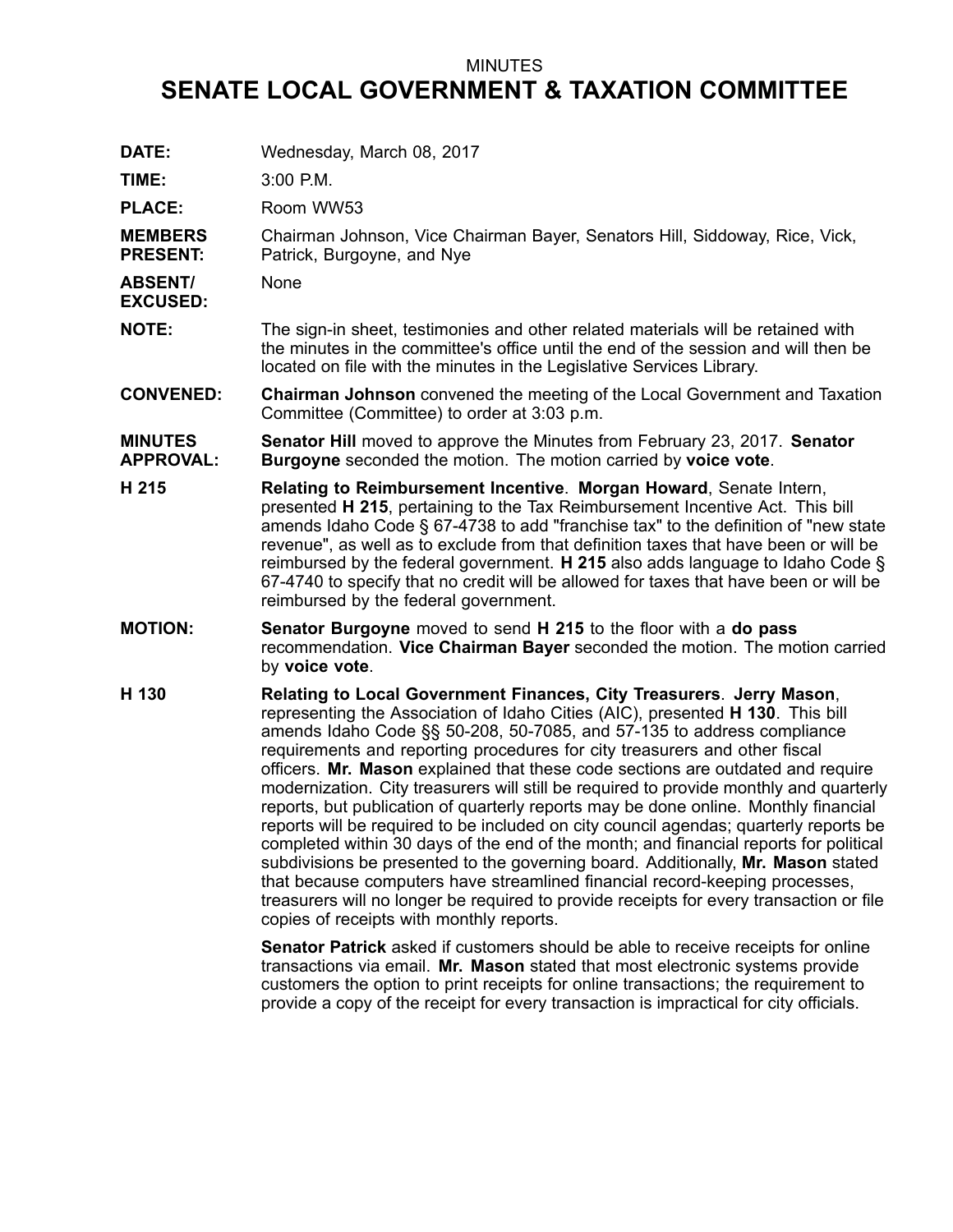**Senator Burgoyne** commented that the existence of <sup>a</sup> receipt is an important control mechanism and asked if receipts will be automatically generated for online transactions. **Mr. Mason** reported that cities use <sup>a</sup> modular accounting system that allows <sup>a</sup> customer to request electronic copies of receipts for online transactions; even when <sup>a</sup> receipt is not requested, the transaction is still recorded in the customer's account. **Senator Burgoyne** inquired if the process is the same for cash payments and how integrity is maintained given the new provisions in this bill. **Mr. Mason** replied that cash payments are handled in <sup>a</sup> similar manner, and safeguards exist to ensure integrity in this regard. He noted that the intent is to address the impracticality of attaching copies of receipts to financial reports.

**Senator Vick** asked why <sup>a</sup> 60 day reporting period is necessary. **Mr. Mason** explained that <sup>a</sup> city treasurer has 30 days to complete the monthly report; it is then put on the city council agenda for an additional 30 day period. **Mr. Mason** explained that this was designed to accommodate smaller cities that often meet only once <sup>a</sup> month. **Senator Vick** then asked Mr. Mason to comment on how this legislation may impact efforts to prevent embezzlement at the local level. **Mr. Mason** responded that periodically, <sup>a</sup> city council will compare <sup>a</sup> treasurer's report to financial statements to ensure accuracy and integrity of reporting.

- **MOTION: Senator Hill** moved to send **H 130** to the floor with <sup>a</sup> **do pass** recommendation. **Senator Nye** seconded the motion. The motion carried by **voice vote**.
- **H 154aa Relating to Property Tax Notice**. **Representative Ron Nate** presented **H 154aa**, which amends Idaho Code § 63-902 to require that information for each taxpayer-approved bond to be printed on county tax statements. **H 154aa** will require that <sup>a</sup> property tax notice contain the following information specific to the taxpayer: 1.) name of the bond; 2.) payoff date; 3.) levy rate; and 4.) dollar amount due for the calendar year. **Representative Nate** stated that bond information currently provided on tax statements is difficult for taxpayers to interpret; as such, these provisions will allow taxpayers to delineate their tax liability for each bond. He emphasized that the benefits of transparency for taxpayers outweigh the additional reporting requirements.

**Senator Rice** asked Representative Nate how many taxing districts there are in the county in which he resides, and how many bonds affect him as <sup>a</sup> taxpayer in that county. **Representative Nate** was unsure of taxing districts but responded approximately three to five bonds. **Senator Rice** inquired whether it would be suitable to provide this information electronically through the county. **Representative Nate** replied that the intent of this legislation is to allow taxpayers to access bond information specific to their property value and tax liability.

**Senator Burgoyne** commented on <sup>a</sup> possible alternative that allows taxpayers to access information online if they so choose. He remarked that in terms of logistics, there is no free space left on property tax statements to include additional bond information. **Representative Nate** replied that providing and accessing taxpayer specific bond information online is difficult; security of personal information would be problematic in this regard.

**TESTIMONY: Donna Peterson**, Payette County Treasurer representing the Idaho Association of County Treasurers (IACT), spoke in opposition to **H 154aa**. **Ms. Peterson** stated that adding additional bond information to current tax forms will result in additional costs and workload for county officials. Additionally, current tax forms do not have enough space to add delineated bond information. **Ms. Peterson** reported that when county treasurers receive questions from taxpayers about levy rates and payment amounts, they direct taxpayers to the appropriate taxing district.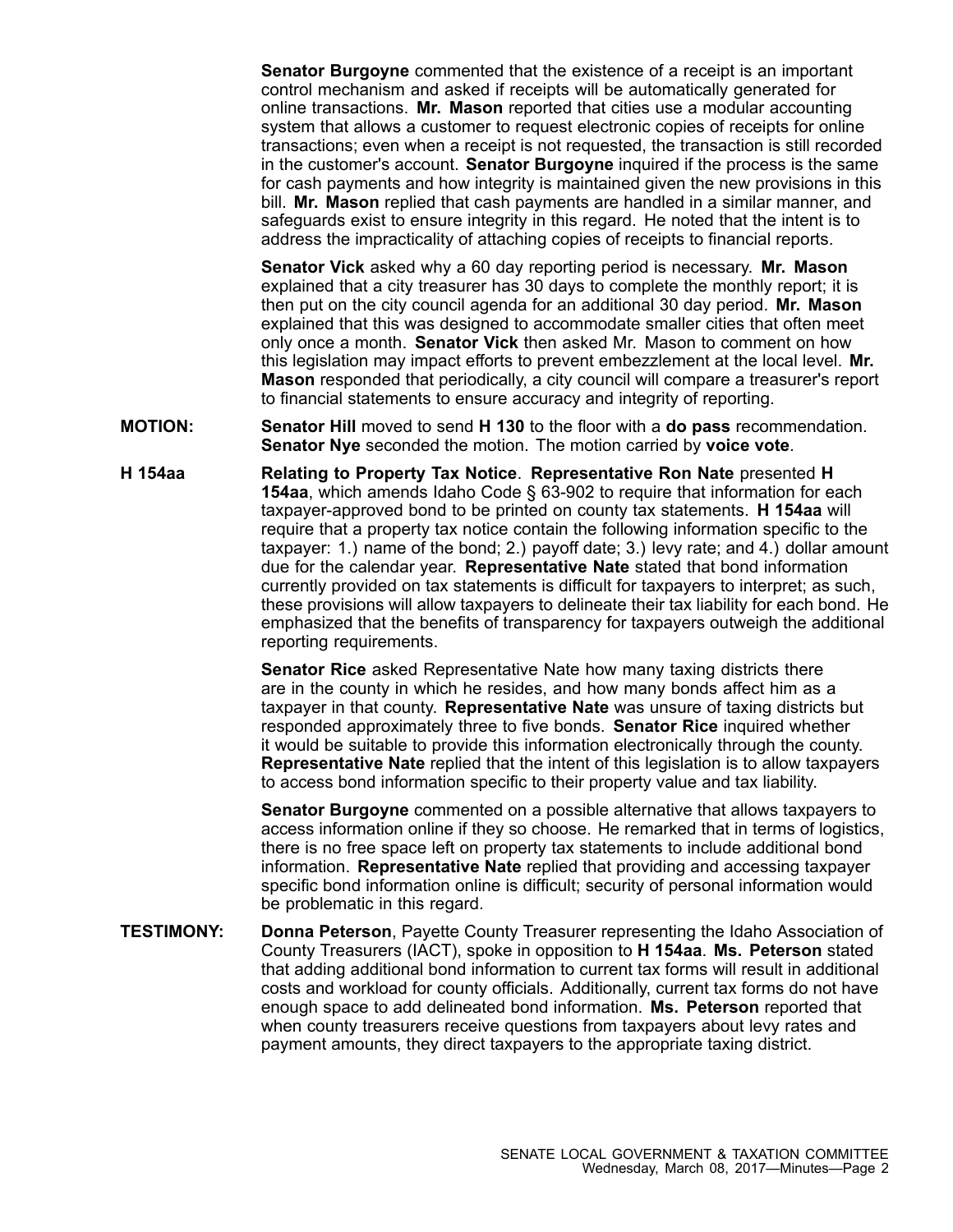**Vice Chairman Bayer** asked if space on current property tax statements was not <sup>a</sup> limiting factor, would it be possible for counties to implement the provisions being set forth in this legislation. **Ms. Peterson** replied that if given time to reformat the property tax statement, it would be possible to add lines to delineate bond information.

**Senator Rice** sought clarification as to what information regarding school bonds county treasurers have access to. **Ms. Peterson** explained that school districts only provide basic information not including the date the bond was passed, the maturity date, or if the bond was refinanced.

**Senator Vick** inquired if counties require taxing districts to submit bond reports by <sup>a</sup> certain date. **Ms. Peterson** stated that there is <sup>a</sup> deadline and information is first submitted to the county clerk, who calculates the levy rate and transmits that information to the treasurer.

**Brian Stutzman**, testifying as <sup>a</sup> private citizen, spoke in favor of **H 154aa**. **Mr. Stutzman** stated that when he attempted to discern his tax liability for each bond on his tax statement, he ran into sufficient difficulties and ultimately determined that he was paying more than expected. Taxpayers have <sup>a</sup> right to transparency and to access information regarding their taxes with ease. He disagreed with the assertion that reformatting tax forms will be time-consuming and costly.

**Tracie Lloyd**, Treasurer, Canyon County, spoke in opposition to **H 154aa**. **Ms. Lloyd** spoke to complexities involving bonding within an urban renewal revenue allocation area which make it more difficult to provide information in <sup>a</sup> condensed, readable format. Additional complexities arise when properties are annexed and de-annexed into an urban revenue allocation area once <sup>a</sup> bond has been passed. **Ms. Lloyd** noted that Canyon County has 62 taxing districts, each having its own variance of bonds. The additional information required in this bill will result in tax statements being many pages long; as <sup>a</sup> result, software will need to be enhanced. **Ms. Lloyd** felt that other possibilities should be explored to provide this information to taxpayers in <sup>a</sup> more efficient, readable fashion.

**Senator Rice** asked if software enhancements will be required to implement these provisions. **Ms. Lloyd** responded that because current tax forms only allow for 20 rows of data, software enhancements will be necessary.

**Senator Vick** sought clarification of how urban renewal districts affect property tax in this regard. **Ms. Lloyd** described how levy rates are determined and distributed onto tax statements. She also explained that for urban renewal districts, county clerks do not calculate levies by individual bond but rather levies are determined by bonds approved pre- and post-2008. She noted there is not enough space on the tax statement for this level of detail.

**David Hay**, testifying as <sup>a</sup> private citizen, spoke in favor of **H 154aa**. **Mr. Hay** commented that transparency is important to taxpayers and provided examples of other transactions that break down costs for consumers. **Mr. Hay** felt that the State should extend the same courtesy to taxpayers regarding their tax obligations.

**Drew Maffei**, Chief Deputy Clerk, Canyon County, spoke in opposition to **H 154aa**. He introduced his colleagues from Canyon County and indicated that the County was in opposition to the legislation.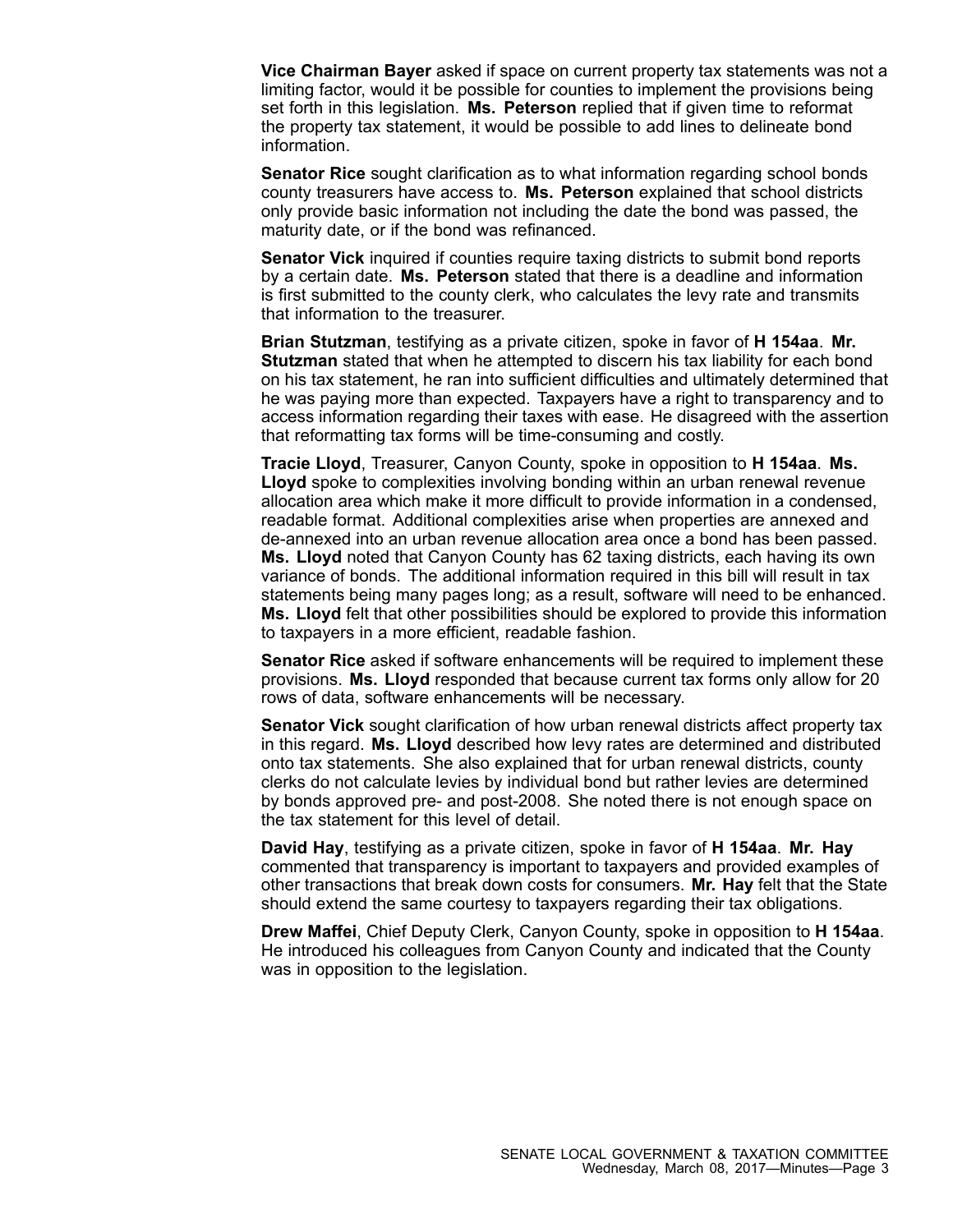**Steve Onofrei**, Senior Systems Analyst, Canyon County, spoke in opposition to **H 154aa**. **Mr. Onofrei** spoke to complexities of disseminating and distributing complex property tax information to taxpayers. He indicated that counties do not currently have the statutory authority to require taxing districts to provide the detailed information required in these provisions. If this bill were to pass, **Mr. Onofrei** stated that system enhancements will be necessary. While he agreed with the need for transparency, he felt that other reporting options would be more appropriate.

**Senator Rice** asked how long it would take to make software enhancements to include this information on tax statements. **Mr. Onofrei** stated that if legislation is passed that mandates that taxing districts provide this information to the counties, it would be possible to implement within one year. **Senator Rice** then asked how long it would take to create an online depository for taxpayers to access this information. **Mr. Onofrei** replied within one year.

**John Taylor**, testifying as <sup>a</sup> private citizen, spoke in favor of the bill. **Mr. Taylor** commented that this bill helps build trust with school districts by creating transparency for taxpayers.

**Zach Wagner**, Controller, Canyon County, spoke in opposition to **H 154aa**. **Mr. Wagner** expressed concern regarding the level of detail being required and indicated this information is not readily available to county clerks.

**Senator Rice** asked what code sections would need amendment to require that taxing districts provide this information to the counties. **Mr. Wagner** was unsure of specific code sections but felt it may be possible to accomplish through the rulemaking process. If these conditions were met, **Mr. Wagner** indicated implementation would be possible within one year; however, he felt that providing this information electronically is <sup>a</sup> better option.

**Dr. Don Schanz**, testifying as <sup>a</sup> private citizen, spoke in support of the bill. **Dr. Schanz** commented that the benefits of transparency for taxpayers outweigh additional efforts of implementation. He remarked that providing online access to this information is not suitable for everyone.

**Representative Nate** reviewed current statutory requirements pertaining to property tax notice and emphasized that additional provisions provided in **H 154aa** increase transparency for taxpayers. He acknowledged costs associated with reformatting tax forms but felt the costs would be minimal. **Representative Nate** concluded that information for all taxpayer approved bonds, the ending year, and the amount due by the taxpayer should be provided on property tax statements; this will ensure statewide uniformity and transparency for taxpayers in the State.

**Senator Rice** asked Representative Nate if he would object to **H 154aa** being sent to the 14th Order to add an effective date of July 1, 2018, and to consider further statutory amendments. **Representative Nate** did not object.

**Senator Burgoyne** commented that transparency is not simple; citizens are entitled to information about their government that is often complex. He suggested that in order to create an informed citizenry, information must be made accessible to everyone through electronic delivery. **Senator Burgoyne** recognized costs and time-constraints associated with **H 154aa** and thus will not be supporting the bill.

**MOTION: Senator Rice** moved to send **H 154aa** to the 14th Order for amendment. **Senator Vick** seconded the motion.

> **Senator Rice** stated that his concerns pertain to software capabilities and how this information is distributed to taxpayers. He commented that stakeholders believe in transparency but disagree on the mechanism for providing this information.